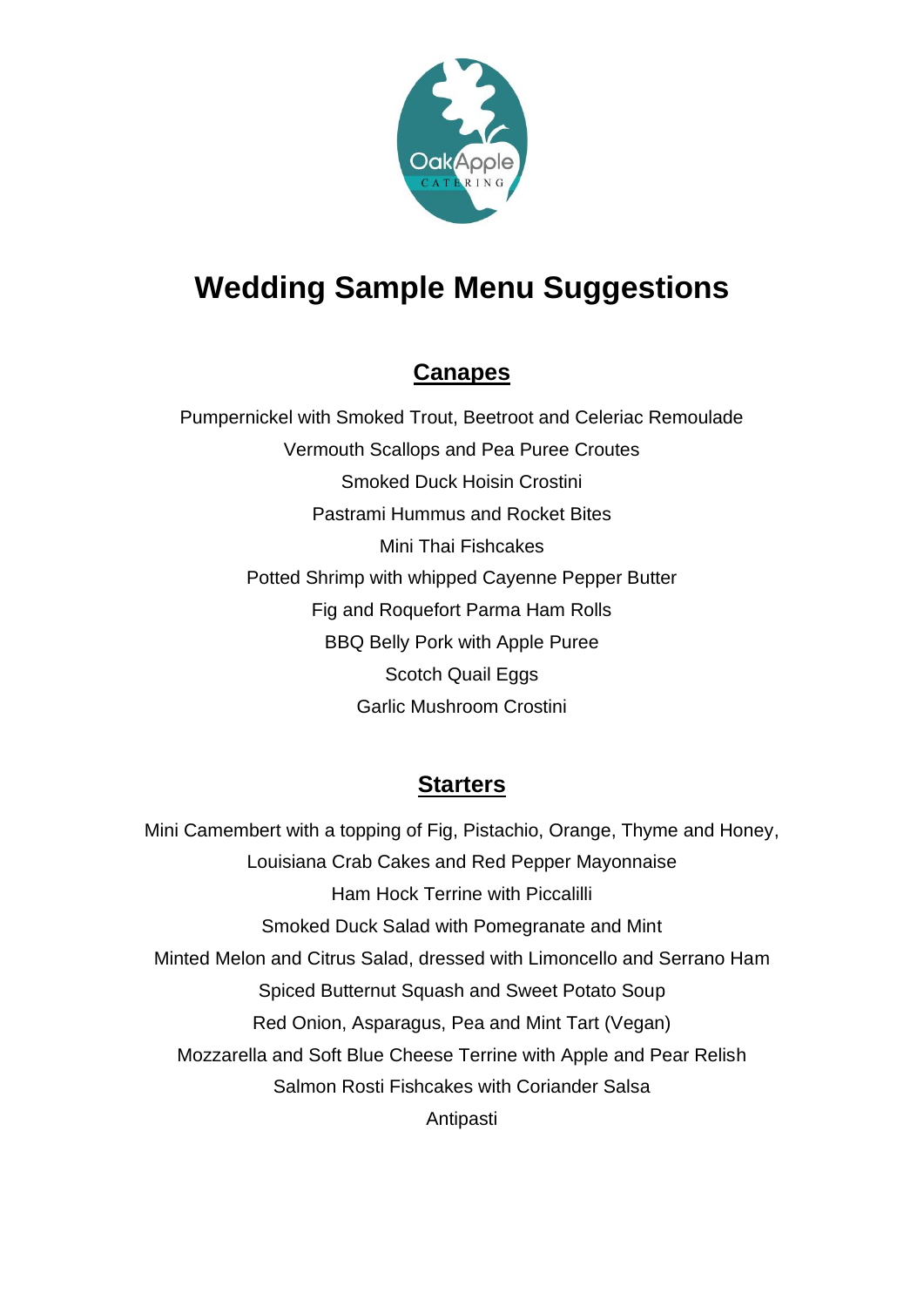### **Main**

Potato Crusted Salmon with Lemon and Caper Sauce Seabass in Tarragon and Wild Mushroom Sauce Roasted Chicken Breast with a Mango Glaze Cherry Chicken with Roasted Pumpkin Fillet of Beef with Wild Mushrooms and Madeira Wine Gravy Pepper-crusted Fillet of Beef with Roasted Balsamic Onions and Thyme Stuffed Tenderloin of Pork with Shrewsbury Sauce Traditional Roast Pork with crackling and Apple Sauce Moroccan Lamb Fillets and Harissa sauce and Jewelled Couscous Roast Leg of Lamb with Rosemary infused Gravy and Mint jelly Duck Breast with a Sour Cherry Sauce.

#### **Vegetarian Options:**

Roquefort Cheesecake with Roasted Vine Tomato Moroccan Spiced Pie Portobello Mushroom Wellingtons with a White Onion Sauce

#### **Vegan Options:**

Chickpea Tagine Stuffed baked Courgettes with Cashews and Wild Rice

### **Desserts**

Chocolate Truffle Torte Hot Chocolate Brownie Crème Brûlée with Fruit Compote and Shortbread Biscuit Raspberry and Lemon Curd Roulade Strawberry Ice Cream Meringue Cake Chocolate Hazelnut Meringue Roulade Vanilla Cream Terrine with Raspberry and Redcurrant Coulis Lime Possets with Shortbread and Fresh Berries